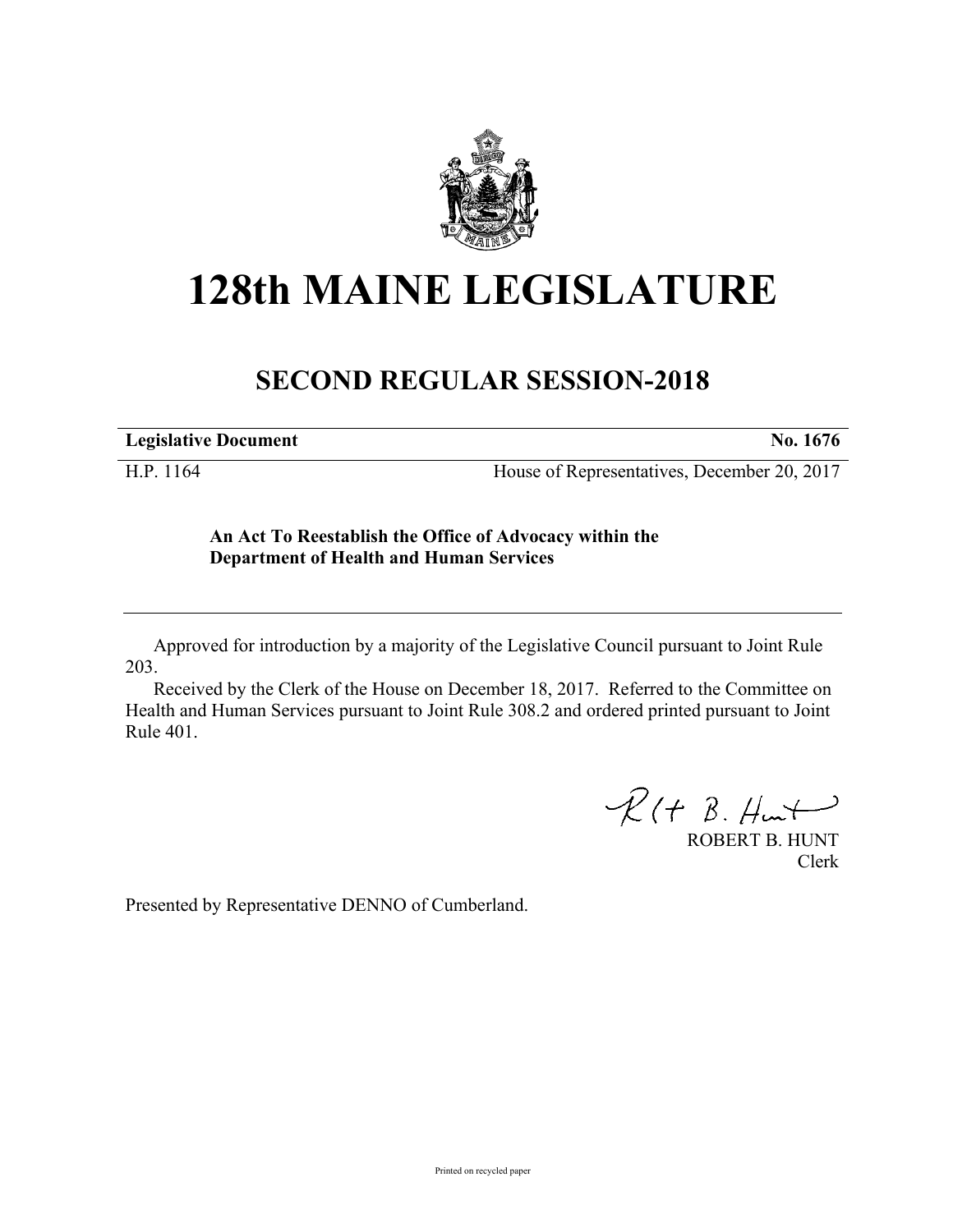**Be it enacted by the People of the State of Maine as follows:**

 **Sec. 1. 22 MRSA §7924, sub-§1,** as amended by PL 2011, c. 657, Pt. EE, §1, is further amended to read:

 **1. Alleged violations reported and investigated.** Any person who believes that any of those rules governing the licensure of long-term care facilities or the operation of assisted living programs and services authorized pursuant to section 7853 adopted by the department pertaining to residents' rights and conduct of resident care has been violated may report the alleged violation to the protection and advocacy agency designated pursuant to Title 5, section 19502; the long-term care ombudsman pursuant to section 5106, subsection 11-C and section 5107-A; the Office of Advocacy pursuant to Title 34-B, section 5005-B; and any other agency or person whom the commissioner may designate.

 **Sec. 2. 34-B MRSA §1223, sub-§9, ¶F,** as amended by PL 2011, c. 657, Pt. EE, §2, is further amended to read:

- F. The board may refer individual cases that require investigation or action to the Office of Advocacy within the department, the protection and advocacy agency designated pursuant to Title 5, section 19502 or any other appropriate agency.
- **Sec. 3. 34-B MRSA §5005-A,** as amended by PL 2013, c. 310, §§2 to 5, is repealed.
- **Sec. 4. 34-B MRSA §5005-B** is enacted to read:
- **§5005-B. Office of Advocacy**

 **1. Establishment.** The Office of Advocacy, referred to in this section as "the office," is established within the department to provide the services described in subsection 3 to individuals with intellectual disabilities or autism.

- **2. Chief advocate.** A chief advocate shall direct and coordinate the program of the office.
- A. The chief advocate shall report administratively to the commissioner and advise and consult with and inform the commissioner on the issues described in this section. The chief advocate shall provide the commissioner with regular reports on the office's findings, conclusions and recommendations regarding individual and systemic violations of the rights of individuals with intellectual disabilities or autism.
- B. The chief advocate shall select other advocates needed to carry out the intent of this section who shall report only to the chief advocate.
- C. The chief advocate shall establish operating policies and procedures to guide the work of the office, including policies regarding priority setting.
- D. The chief advocate and all other advocates are classified state employees.
- **3. Duties.** The office, through the chief advocate and other advocates, shall: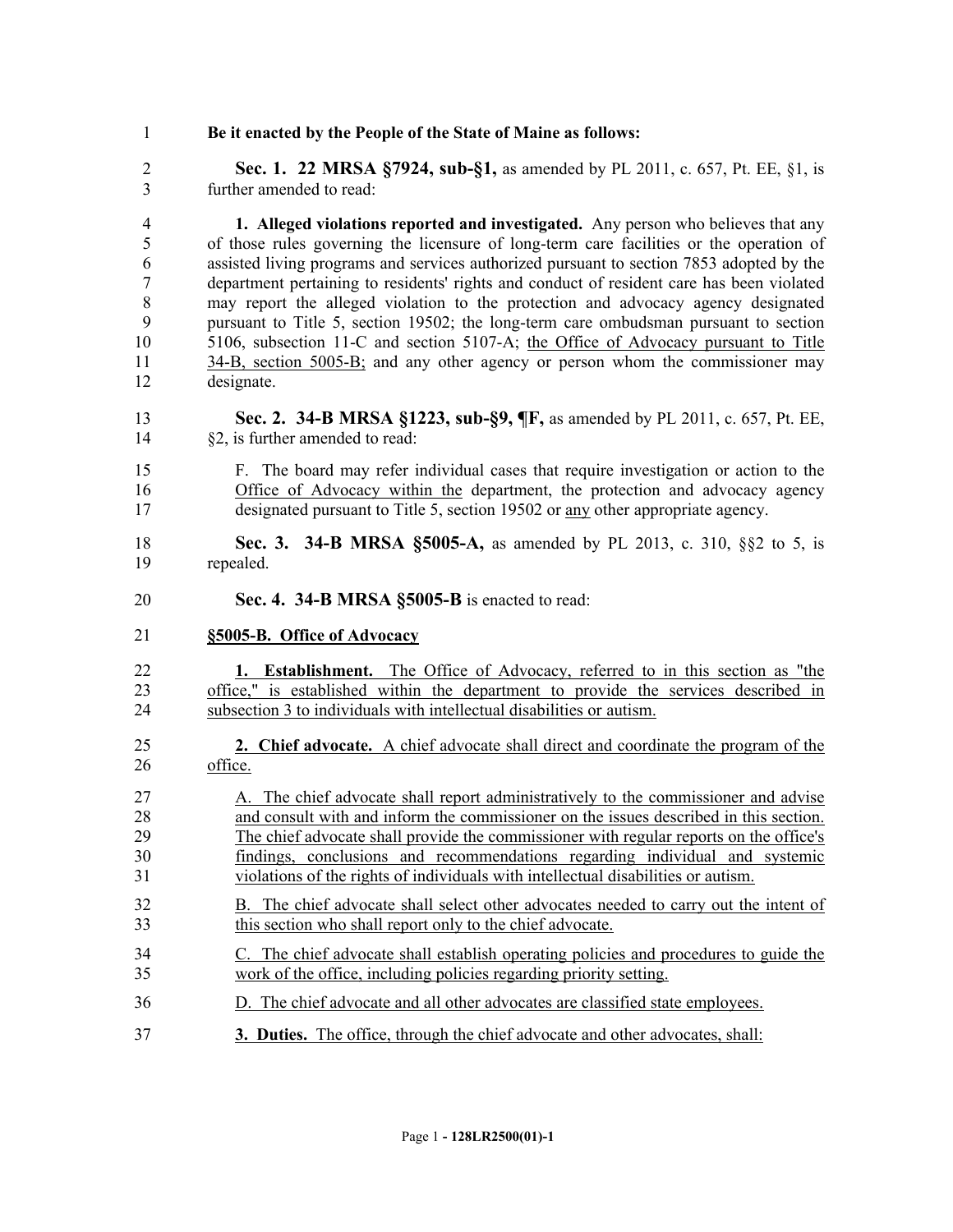| 1                                | A. Receive complaints made by or on behalf of individuals with intellectual                                                                                                                                                                                                                                                                                                                                                                                                                     |
|----------------------------------|-------------------------------------------------------------------------------------------------------------------------------------------------------------------------------------------------------------------------------------------------------------------------------------------------------------------------------------------------------------------------------------------------------------------------------------------------------------------------------------------------|
| $\overline{c}$                   | disabilities or autism and represent their interests in any matter pertaining to their                                                                                                                                                                                                                                                                                                                                                                                                          |
| 3                                | rights and dignity;                                                                                                                                                                                                                                                                                                                                                                                                                                                                             |
| 4                                | B. Investigate the claims, grievances and allegations of violations of the rights of                                                                                                                                                                                                                                                                                                                                                                                                            |
| 5                                | individuals with intellectual disabilities or autism;                                                                                                                                                                                                                                                                                                                                                                                                                                           |
| 6                                | C. Intercede on behalf of individuals with intellectual disabilities or autism with                                                                                                                                                                                                                                                                                                                                                                                                             |
| $\overline{7}$                   | officials of any provider of service administered, licensed or funded by the                                                                                                                                                                                                                                                                                                                                                                                                                    |
| 8                                | department, except that the office may refuse to take action on any complaint that it                                                                                                                                                                                                                                                                                                                                                                                                           |
| 9                                | considers to be trivial or moot or for which there is clearly another remedy available;                                                                                                                                                                                                                                                                                                                                                                                                         |
| 10                               | D. Assist individuals with intellectual disabilities or autism in any hearing or                                                                                                                                                                                                                                                                                                                                                                                                                |
| 11                               | grievance proceeding pertaining to their rights and dignity;                                                                                                                                                                                                                                                                                                                                                                                                                                    |
| 12                               | E. Refer individuals with intellectual disabilities or autism to other agencies or                                                                                                                                                                                                                                                                                                                                                                                                              |
| 13                               | entities and collaborate with those agencies or entities for the purpose of advocating                                                                                                                                                                                                                                                                                                                                                                                                          |
| 14                               | for the rights and dignity of those individuals;                                                                                                                                                                                                                                                                                                                                                                                                                                                |
| 15<br>16<br>17<br>18<br>19<br>20 | Act as an information source regarding the rights of all individuals with<br>F.<br>intellectual disabilities or autism, keeping itself informed about all laws,<br>administrative rules and institutional and other policies relating to the rights and<br>dignity of those individuals and about relevant legal decisions and other<br>developments related to the fields of mental health, intellectual disabilities and<br>autism, both in this State and in other parts of the country; and |
| 21                               | G. Make and publish reports necessary to the performance of the duties described in                                                                                                                                                                                                                                                                                                                                                                                                             |
| 22                               | this section. The chief advocate may report findings of the office to groups outside                                                                                                                                                                                                                                                                                                                                                                                                            |
| 23                               | the department, such as legislative bodies, advisory committees, commissions, law                                                                                                                                                                                                                                                                                                                                                                                                               |
| 24                               | enforcement agencies and the press, and may authorize the advocates in the office to                                                                                                                                                                                                                                                                                                                                                                                                            |
| 25                               | so communicate. At least annually, the chief advocate shall report both in person and                                                                                                                                                                                                                                                                                                                                                                                                           |
| 26                               | in writing to the joint standing committee of the Legislature having jurisdiction over                                                                                                                                                                                                                                                                                                                                                                                                          |
| 27                               | health and human services matters regarding the performance of the duties described                                                                                                                                                                                                                                                                                                                                                                                                             |
| 28                               | in this section.                                                                                                                                                                                                                                                                                                                                                                                                                                                                                |
| 29                               | 4. Participate in personal planning. The office, through the chief advocate and                                                                                                                                                                                                                                                                                                                                                                                                                 |
| 30                               | other advocates, may participate in personal planning when:                                                                                                                                                                                                                                                                                                                                                                                                                                     |
| 31                               | A. The department is the public guardian; or                                                                                                                                                                                                                                                                                                                                                                                                                                                    |
| 32                               | B. An advocate has concerns regarding the rights or dignity of an individual with                                                                                                                                                                                                                                                                                                                                                                                                               |
| 33                               | intellectual disabilities or autism.                                                                                                                                                                                                                                                                                                                                                                                                                                                            |
| 34                               | An individual who is not under guardianship has the right to refuse such participation by                                                                                                                                                                                                                                                                                                                                                                                                       |
| 35                               | an advocate.                                                                                                                                                                                                                                                                                                                                                                                                                                                                                    |
| 36                               | 5. Access to files and records. The office, through the chief advocate and other                                                                                                                                                                                                                                                                                                                                                                                                                |
| 37                               | advocates, has access, limited only by the civil service law, to the files, records and                                                                                                                                                                                                                                                                                                                                                                                                         |
| 38                               | personnel of any provider of services administered, licensed or funded by the department.                                                                                                                                                                                                                                                                                                                                                                                                       |
| 39                               | Within the department, the office has access to all reports and related documents                                                                                                                                                                                                                                                                                                                                                                                                               |
| 40                               | submitted pursuant to section 5604-A.                                                                                                                                                                                                                                                                                                                                                                                                                                                           |
| 41                               | <b>6. Confidentiality.</b> Requests for confidentiality are treated as follows.                                                                                                                                                                                                                                                                                                                                                                                                                 |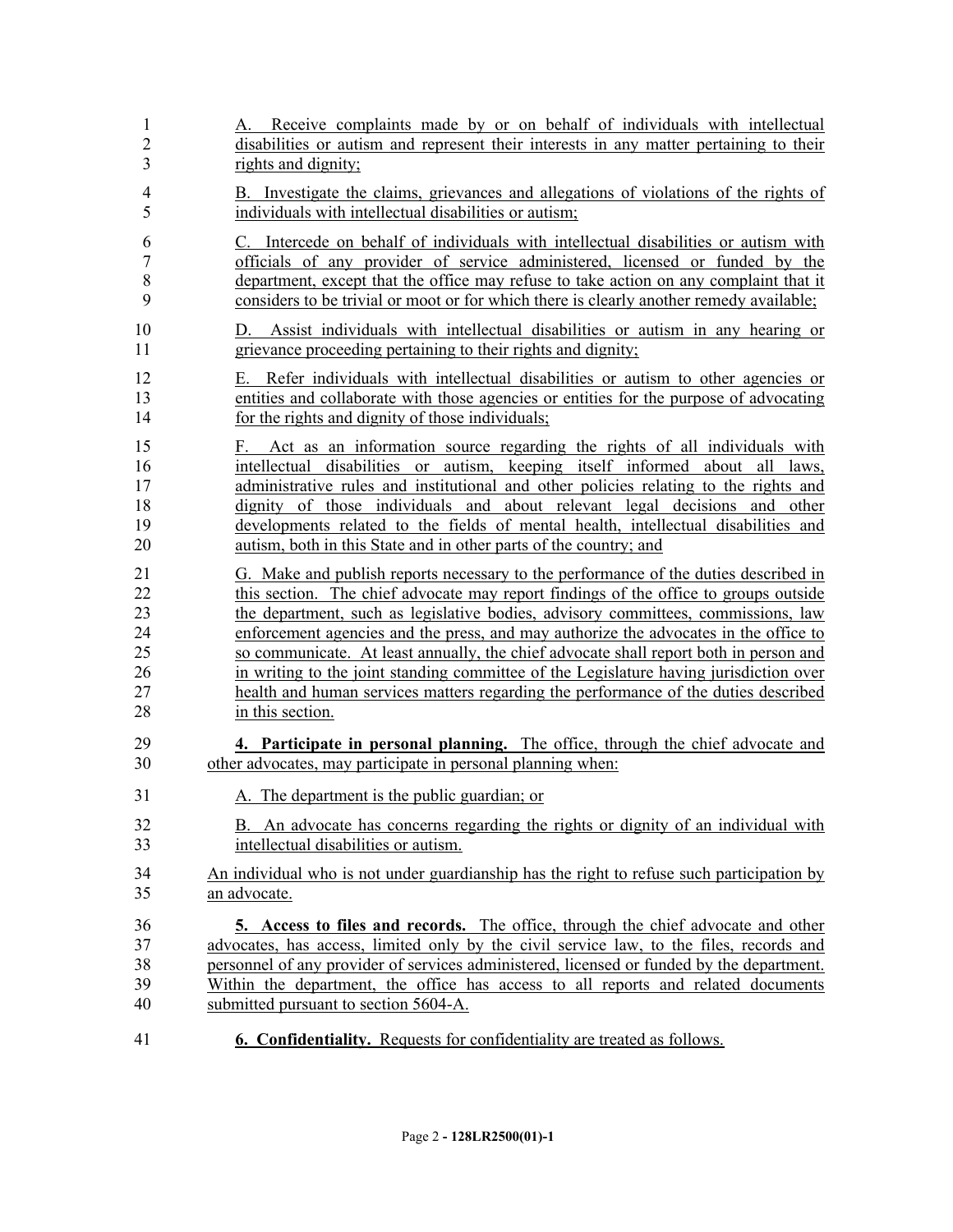- A. Any request by or on behalf of an individual with intellectual disabilities or autism for action by the office and all written records or accounts related to the request are confidential as to the identity of the individual. B. The records and accounts under paragraph A may be released only as provided by law. **7. Protection for advocates.** Advocates may not be disciplined or sanctioned for any action taken pursuant to this section on behalf of individuals with intellectual disabilities or autism. **8. Budget.** When submitting any budget request to the Legislature, the department and the Governor shall provide that any funds for the office be listed in a separate account. **Sec. 5. 34-B MRSA §5470-B, sub-§7, ¶C** is enacted to read: C. The department shall provide the Office of Advocacy, established in section 5005-B, with sufficient advance notice of all scheduled personal planning meetings to permit the office to determine if the attendance or participation of an advocate in the planning process is appropriate pursuant to the duties and responsibilities of the office. **Sec. 6. 34-B MRSA §5604, sub-§3, ¶A,** as amended by PL 2011, c. 657, Pt. EE, §7, is further amended to read: A. The department shall provide easily accessible and regular notice of the grievance process to persons with intellectual disabilities or autism served by the department. This notice must be included in informational materials provided to such persons, as well as to guardians, families, correspondents and allies. Notice of the right to appeal must be prominently displayed in regional offices and on the department's publicly accessible website and must be readily available from provider agencies. Notice of the right to appeal must be included in all substantive correspondence regarding personal planning. Written notice of the right to appeal must also be provided when there is a denial or reduction of services or supports to persons served by the department. All notices and information regarding the grievance process must be written in language that is plain and understandable and must include the address and telephone number of the Office of Advocacy, established in section 5005-B, and the protection and advocacy agency designated pursuant to Title 5, section 19502. **Sec. 7. 34-B MRSA §5604-A, sub-§3,** as amended by PL 2011, c. 657, Pt. EE, §8, is further amended to read: **3. Violation.** All persons with knowledge of an alleged violation of the rights of an individual with an intellectual disability or autism as set out in section 5605 shall 37 promptly report the details of the alleged violation to the advocacy agency designated pursuant to Title 5, section 19502 Office of Advocacy, established in section 5005-B, as
- set forth in department rules.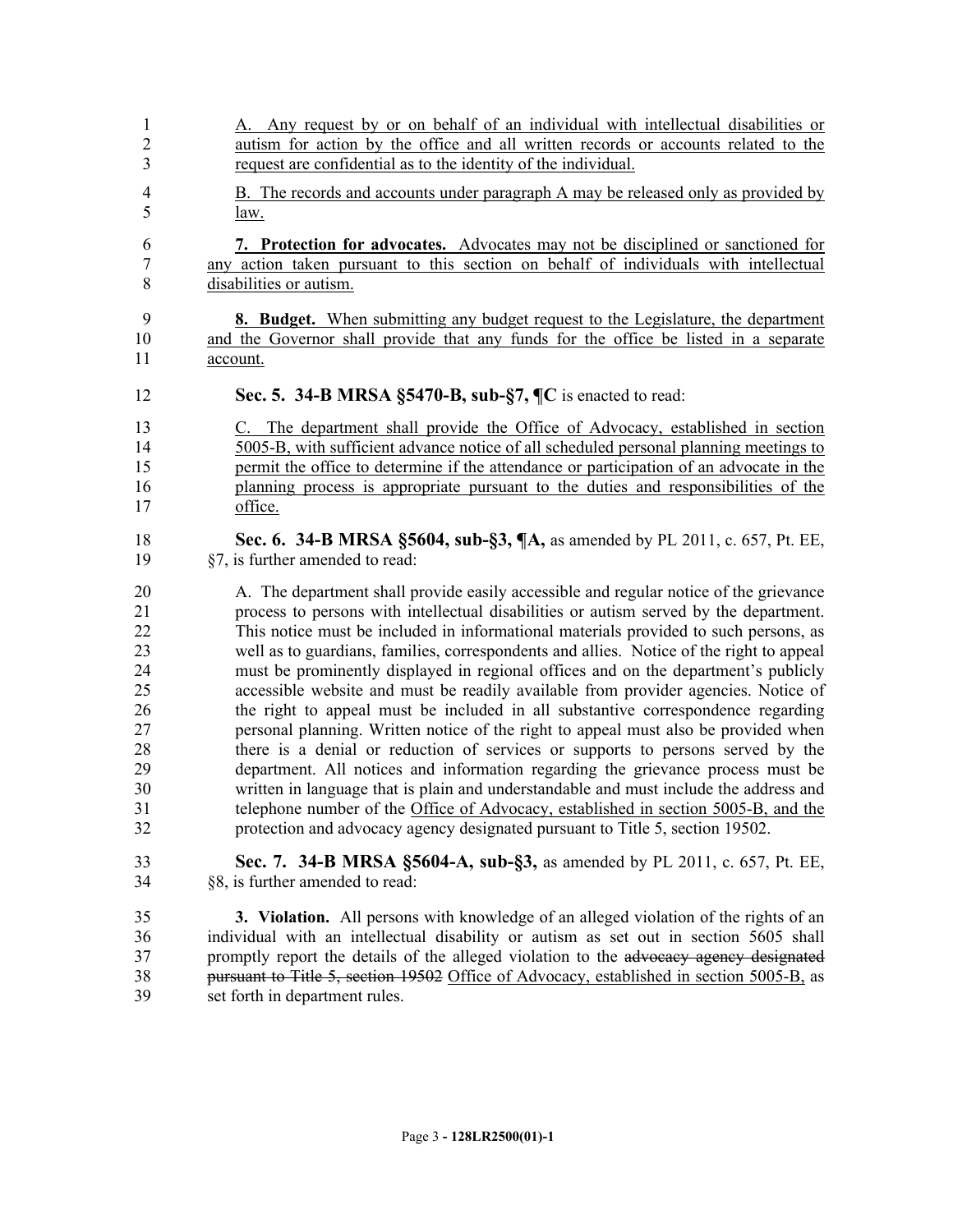- **Sec. 8. 34-B MRSA §5605, sub-§13, ¶B,** as amended by PL 2013, c. 310, §7, is further amended to read:
- B. Behavior modification and behavior management programs may be used only to correct behavior more harmful to the person than the program and only:
- (1) On the recommendation of the person's personal planning team;

 (2) For an adult 18 years of age or older, with the approval, following a case-by- case review, of a review team composed of a representative from the department, a representative from the advocacy agency designated pursuant to Title 5, section 19502 an advocate from the Office of Advocacy, established in section 5005-B, and a representative designated by the Maine Developmental Services Oversight and Advisory Board. The advocacy agency representative serves as a nonvoting member of the review team and shall be present to advocate on behalf of the person. The department shall provide sufficient advance notice of all scheduled review team meetings to the advocacy agency and provide the advocacy agency with any plans for which approval is sought along with any supporting documentation; and

 (3) For a child under 18 years of age, with the approval, following a case-by-18 case review, of a review team composed of a representative an advocate from the advocacy agency designated pursuant to Title 5, section 19502 Office of Advocacy, established in section 5005-B, a team leader of the department's children's services division and the children's services medical director or the 22 director's designee. The advocacy agency representative serves as a nonvoting member of the review team and shall be present to advocate on behalf of the person. The department shall provide sufficient advance notice of all scheduled review team meetings to the advocacy agency and provide the advocacy agency with any plans for which approval is sought along with any supporting documentation. Until rules are adopted by the department to govern behavioral treatment reviews for children, the team may not approve techniques any more aversive or intrusive than are permitted in rules adopted by the Secretary of the United States Department of Health and Human Services regarding treatment of children and youth in nonmedical community-based facilities funded under the Medicaid program.

- **Sec. 9. 34-B MRSA §5605, sub-§14-A,** as amended by PL 2011, c. 657, Pt. EE, §10, is further amended to read:
- **14-A. Restraints.** A person with an intellectual disability or autism is entitled to be free from restraint unless:
- A. The restraint is a short-term step to protect the person from imminent injury to that person or others; or
- B. The restraint has been approved as a behavior management program in accordance with this section.
- A restraint may not be used as punishment, for the convenience of the staff or as a substitute for habilitative services. A restraint may impose only the least possible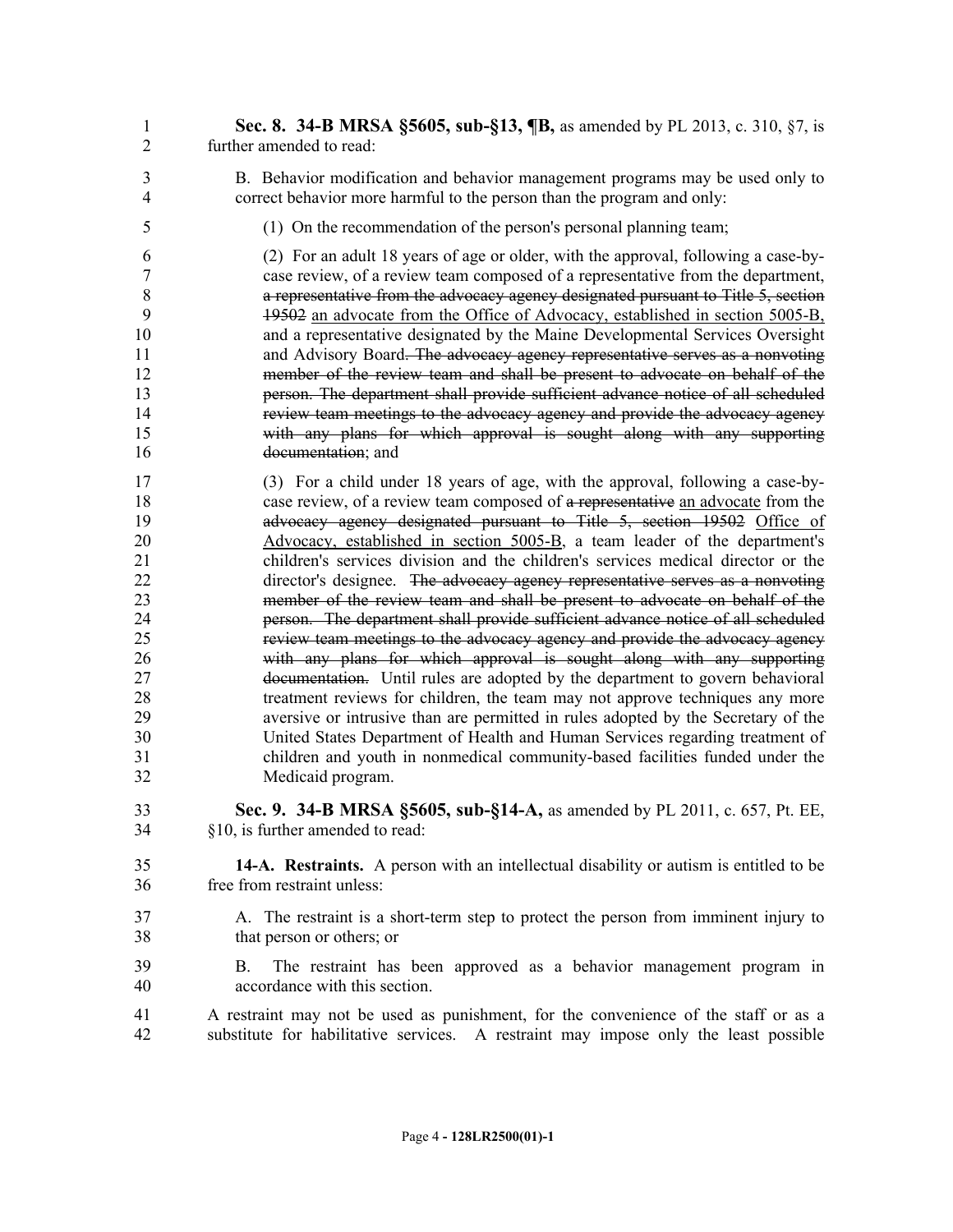restriction consistent with its purpose and must be removed as soon as the threat of 2 imminent injury ends. A restraint may not cause physical injury to the person receiving services and must be designed to allow the greatest possible comfort and safety.

 Daily records of the use of restraints identified in paragraph A must be kept, which may be accomplished by meeting reportable event requirements.

 Daily records of the use of restraints identified in paragraph B must be kept, and a summary of the daily records pertaining to the person must be made available for review 8 by the person's planning team, as defined in section 5461, subsection 8-C, on a schedule determined by the team. The review by the personal planning team may occur no less frequently than quarterly. The summary of the daily records must state the type of restraint used, the duration of the use and the reasons for the use. A monthly summary of 12 all daily records pertaining to all persons must be relayed to the advocacy agency designated pursuant to Title 5, section 19502 Office of Advocacy, established in section 5005-B.

 **Sec. 10. 34-B MRSA §5606, sub-§1,** as amended by PL 2013, c. 310, §8, is further amended to read:

 **1. Reportable events.** Any alleged violation of the rights of a person receiving services must be reported immediately to the advocacy agency designated pursuant to Title 5, section 19502, referred to in this subsection as "the agency," Office of Advocacy, 20 established in section 5005-B, and to the Attorney General's office.

21 A. The agency Office of Advocacy, established in section 5005-B, shall investigate each alleged violation pursuant to section 5005-A 5005-B.

23 B. The agency may independently pursue a complaint or may pursue administrative, legal and other appropriate remedies on behalf of an individual with intellectual disabilities or autism. The agency may refuse to take action on any alleged violation 26 that it considers to be trivial, to be moot or to lack merit or for which there is clearly another remedy available or may refer an individual who is the subject of an alleged violation to another agency or entity and collaborate with that agency or entity for the purpose of advocating for the rights and dignity of that individual Office of Advocacy, established in section 5005-B, shall submit a written report of the findings and results of the investigation to the chief administrative officer of the facility in which the rights of the person receiving services were allegedly violated and to the commissioner within 2 working days after the day of the occurrence or discovery of the alleged incident.

 **Sec. 11. 34-B MRSA §5608, sub-§2,** as amended by PL 2011, c. 657, Pt. EE, §12, is further amended to read:

 **2. Duties.** The residential council shall work closely with the department and the advocacy agency designated pursuant to Title 5, section 19502 Office of Advocacy, established in section 5005-B, to promote the interests and welfare of all persons receiving services from the provider.

**Sec. 12. 34-B MRSA §5611,** as enacted by PL 2013, c. 310, §9, is repealed.